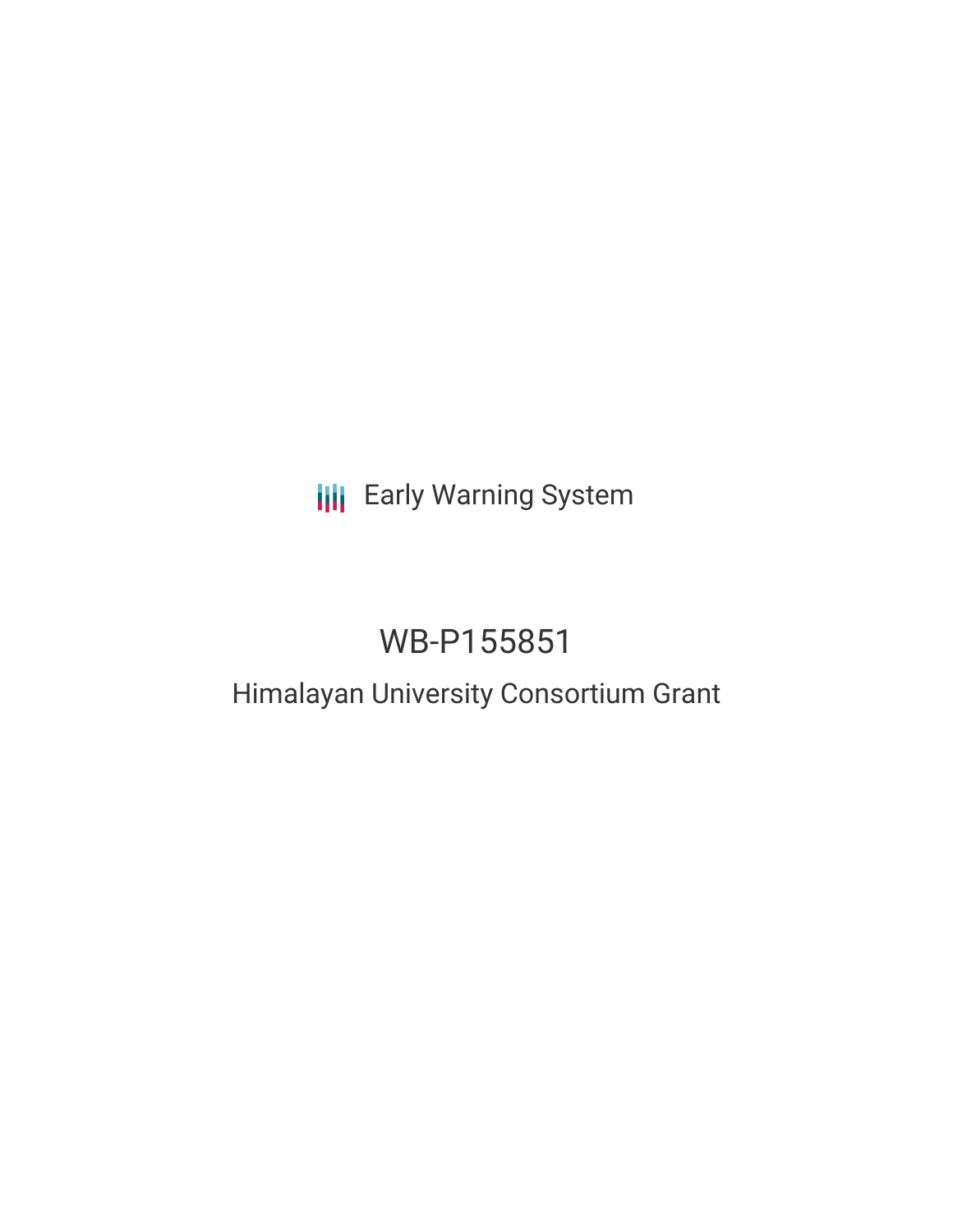

### **Quick Facts**

| <b>Specific Location</b>      | Hindu Kush Himalayas                        |
|-------------------------------|---------------------------------------------|
| <b>Financial Institutions</b> | World Bank (WB)                             |
| <b>Status</b>                 | Active                                      |
| <b>Bank Risk Rating</b>       | C                                           |
| <b>Voting Date</b>            | 2016-12-16                                  |
| <b>Borrower</b>               | <b>ICIMOD</b>                               |
| <b>Sectors</b>                | Education and Health, Technical Cooperation |
| <b>Investment Type(s)</b>     | Grant                                       |
| <b>Project Cost (USD)</b>     | $$1.02$ million                             |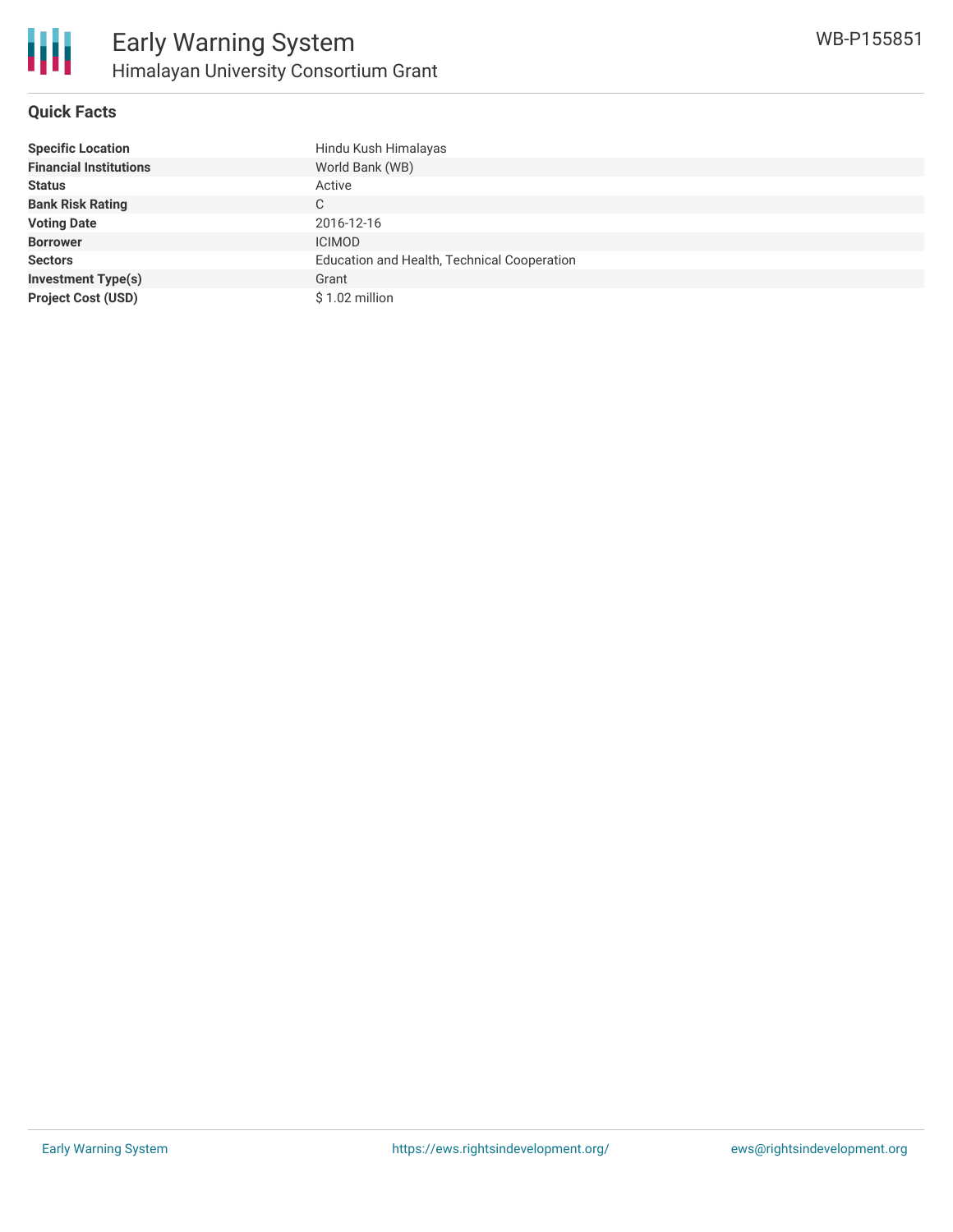

## **Project Description**

This project provides financing for strengthened partnerships of research institutions working on regional water resources management in the Hindu Kush Himalayan region through creating network opportunities such as conferences, training programs, and exchange visits.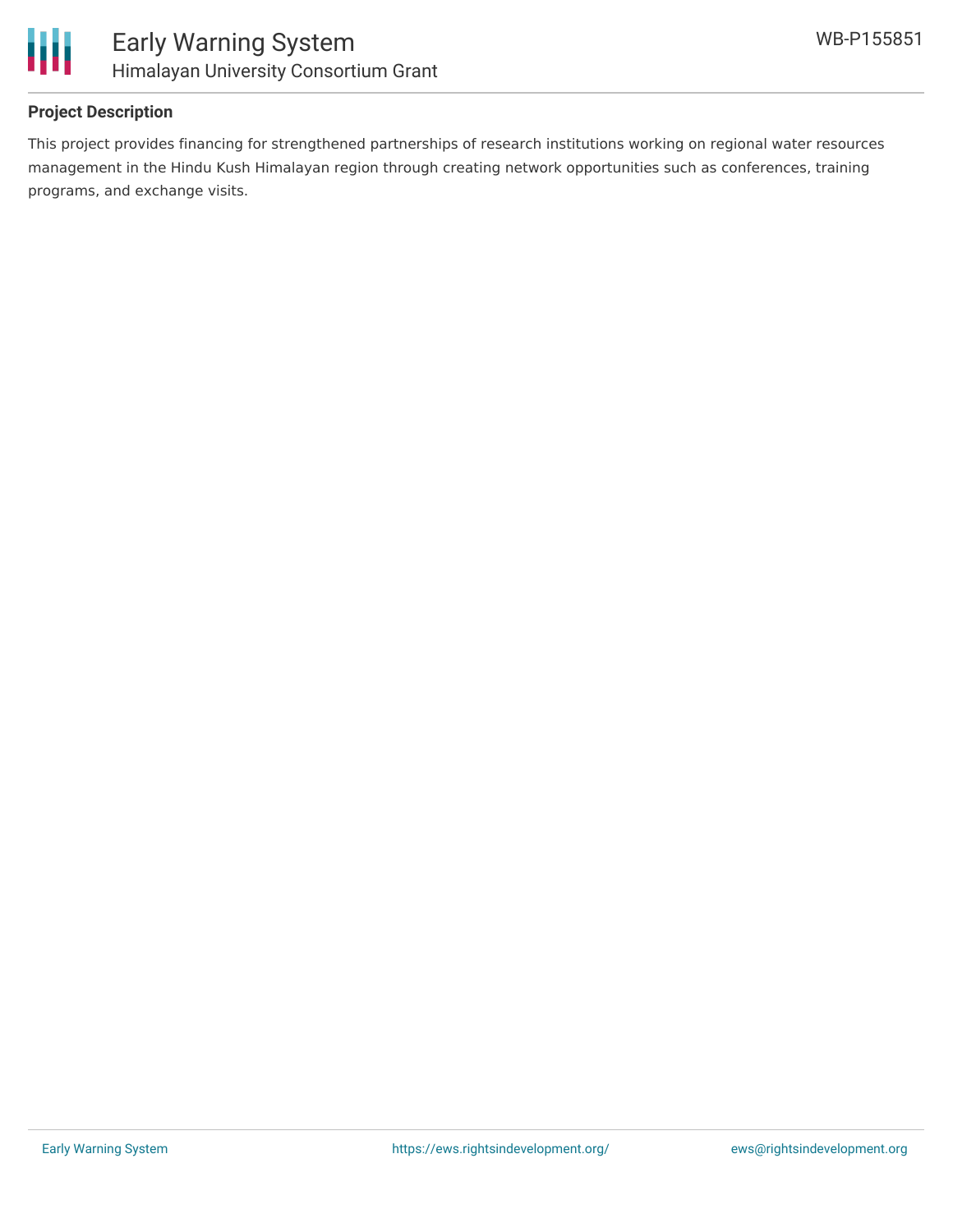

# **Investment Description**

World Bank (WB)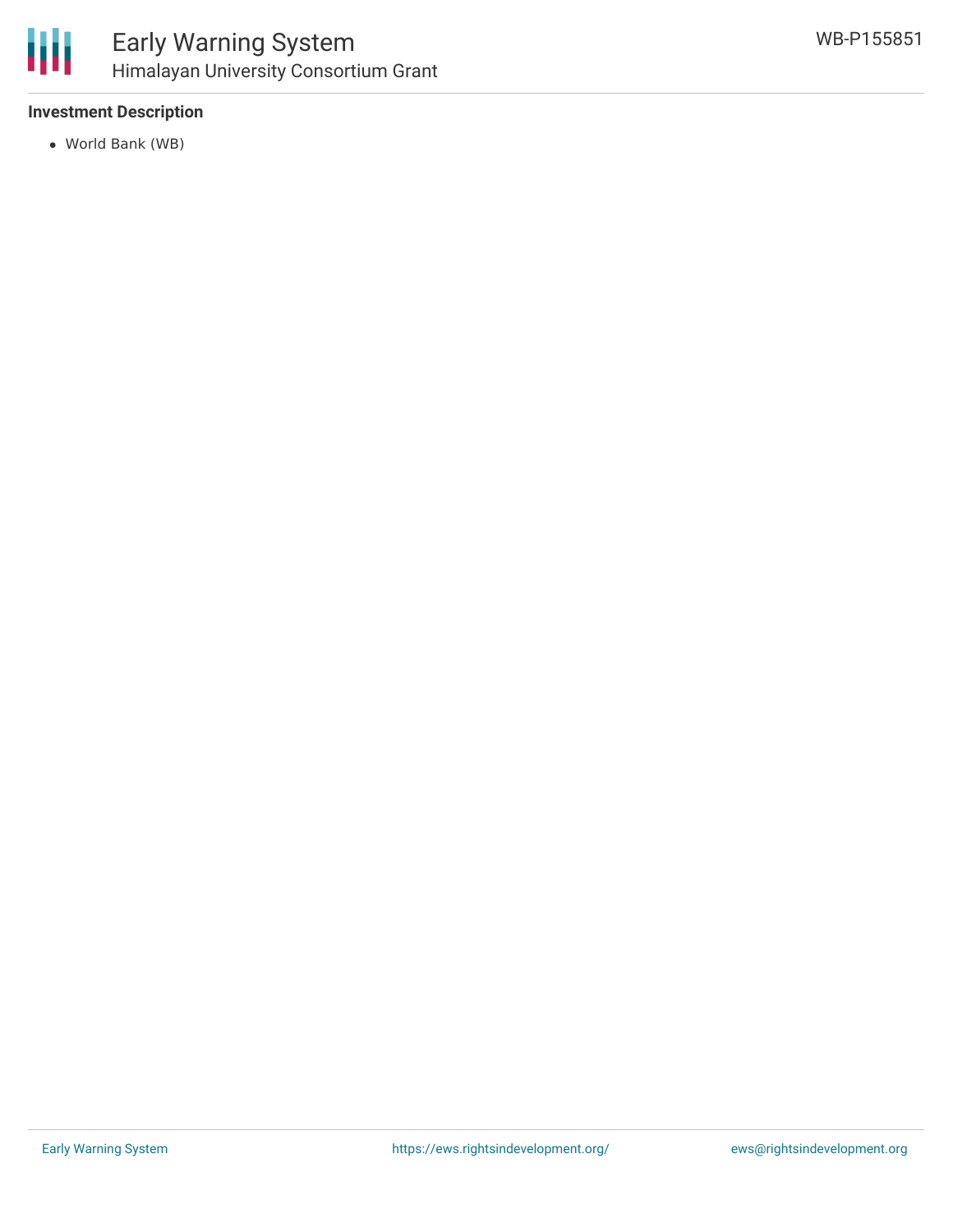

## **Contact Information**

### **World Bank:**

Contact: Christina Leb Title: Sr Water Resources Spec. Tel:473-3486 Email: cleb@worldbank.org

Contact: Halla Maher Qaddumi Title: Senior Water Economist Tel:5785+47629 Email: [hqaddumi@worldbank.org](mailto:hqaddumi@worldbank.org)

#### **Borrower/Client/Recipient:**

Name: ICIMOD Contact: David Molden Title:Director General Tel: 97715003222 Email:david.molden@icimod.org

#### **Implementing Agency:**

Name: ICIMOD Contact: Eklabya Sharma Title: Director Tel: 977-1-5003222 Email: Eklabya.Sharma@icimod.org